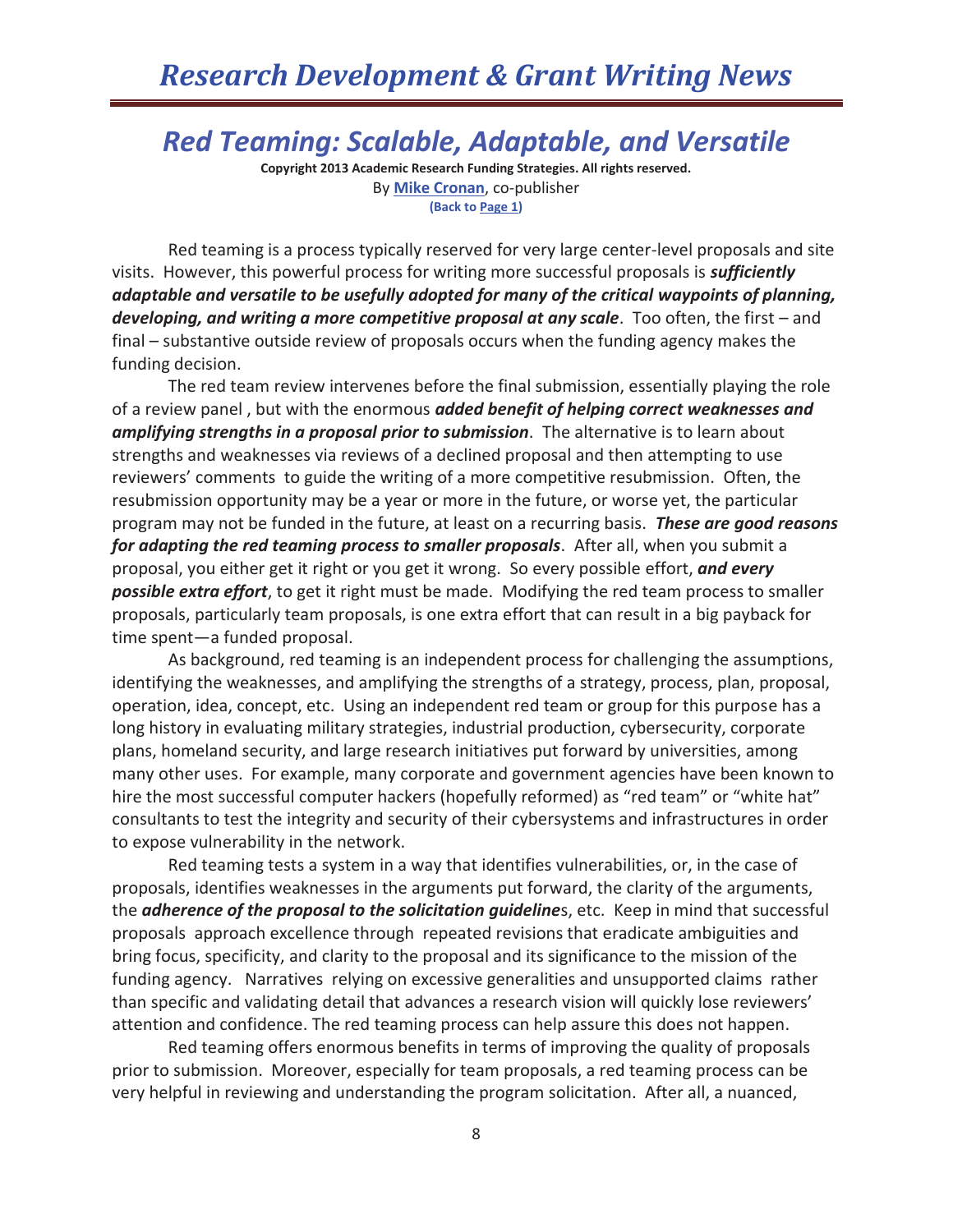## *Research Development & Grant Writing News*

insightful, and accurate understanding of the solicitation is the first critical step in writing a successful proposal and *serves as the foundation for the vision, goals, objectives, rationale, outputs, and outcomes* put forward in the project narrative to convince program officers and reviewers of the significance of the research. *In the case of team proposals, red teaming the solicitation will help ensure that all team members are singing the same song in the same key*.

 Moreover, given the importance of an insightful reading of the solicitation to the ultimate success of a proposal, particularly given that *small misinterpretations of the solicitation early on may well be amplified into missed opportunities* during the writing of the research narrative, putting together a red team *as a first step in the proposal writing process* to analyze the solicitation together rather than separately, offers a competitive advantage. *Solicitations, by analogy, place significant, exacting, and often nuanced initial conditions on the logical structure of your proposal*, e.g., what you propose, how you propose it, and the rationale and arguments you make for the significance of your research to the field or the mission-critical objectives of the funding agency.

Moreover, because solicitations are written documents used to convey an often complex set of a sponsor's vision, goals, objectives, and outcomes, they may leave room for significant ambiguity and misdirection to enter the process of accurately "decoding the solicitation." This ambiguity typically arises from several sources, often concurrently, including:

- $\bullet$  lack of clarify in some portions of the solicitation itself (talk to the program officer);
- applicant's failure to thoroughly and accurately analyze the solicitation (read it; read it again);
- team members' failure to closely read the solicitation before advancing ideas (put them in in-school suspension);
- the PI or team members' failure to sufficiently understand the research culture and mission objectives of the specific agency in a way that gains a deeper and more nuanced insight into the solicitation (e.g., the capacity to "read between the lines" or "understand the subtext");
- the team's unfamiliarity with the agency's language used to describe its research vision, goals, and objectives at various scales, from the solicitation to the entire agency.

*Furthermore, adapting and scaling the red teaming process to smaller proposals is an excellent way to improve the competitiveness of your proposal, and hence your success*. The process itself is flexible enough to be used on smaller proposals. Recall that *red teaming is based on challenging assumptions, identifying weakness, and amplifying strengths*. Therefore, the goals of a red team for smaller proposals are the same as they are for larger proposals, but the team is smaller in size and the process less time consuming. However, some basic assumptions remain. The ability of the red team to offer an informed and intelligent "*outsider's perspective*" by reviewing the document from a fresh and/or different vantage point is the key factor. Proposal teams spend extensive time and effort developing ideas and drafting text that goes through multiple iterations. In the process, they often become so familiar with their own writing and their own descriptions of the research vision, rationale, goals, objectives, and outcomes that *they can lose the ability to judge how others might*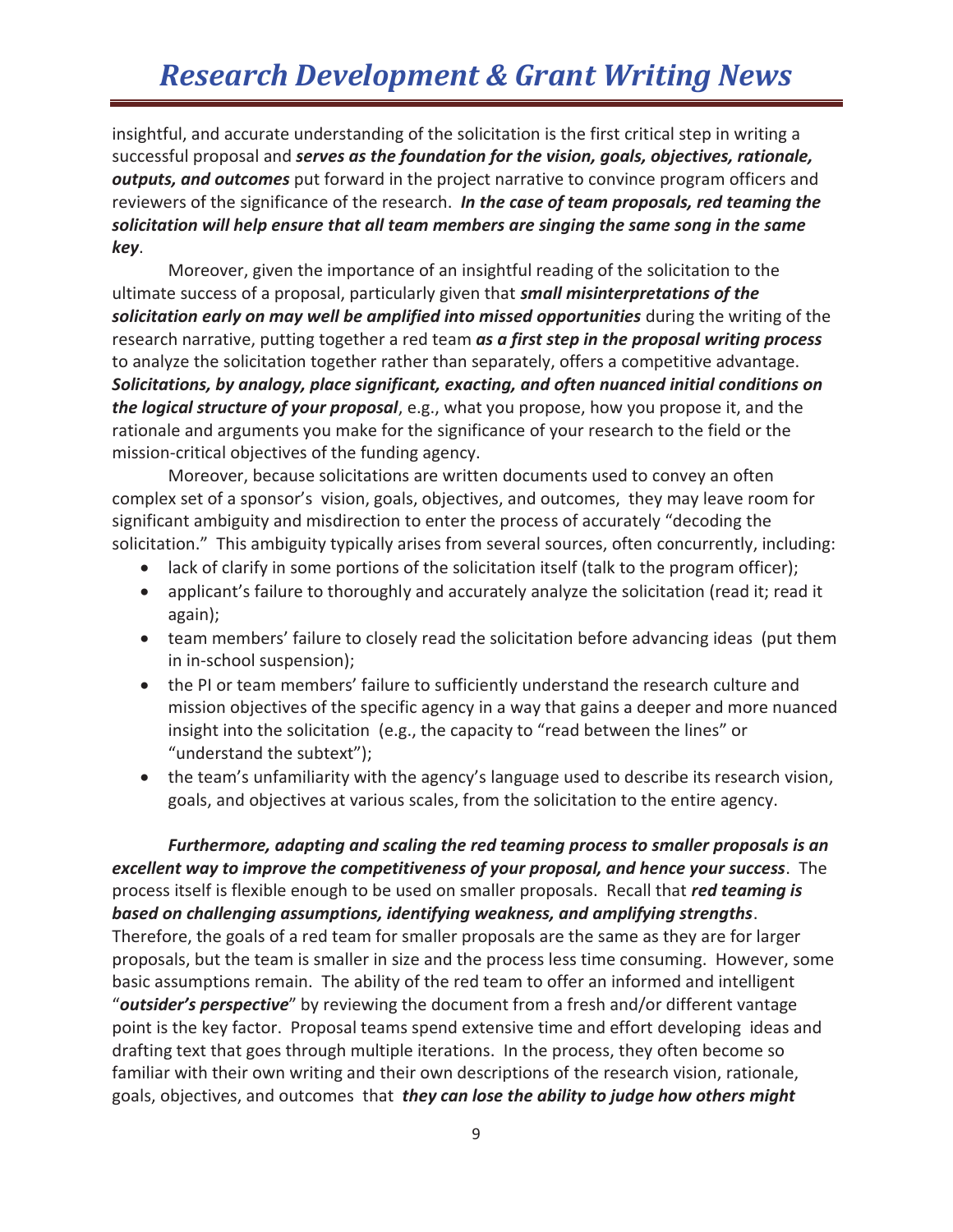*perceive what they have written, i.e., program officers and reviewers.* This is where red teaming enters the picture.

Moreover, the red teaming process needs to be unflinchingly objective and conducted in the spirit of Tom Hank's comment to right-fielder Bitty Schram in the movie *A League of Their Own*: "*Are you crying? Are you crying?! There's no crying in baseball!*" The same admonition needs to apply to the red team review process when giving feedback to proposal authors. It is always better to hear frank, open, and honest criticism from *red team friends* who want you to be successfully funded rather than harsh or tepid comments from reviewers whose interest lies not in your success, but only in the integrity of the award process. Below are some of the key goals of a red team review process.

**What are the goals of a red team?** Conduct a comprehensive, exhaustive, and extremely finegrained review and evaluation of the proposal narrative prior to submission, including, for example, to:

- find weaknesses, deficiencies, and ambiguities in the proposal text;
- identify inconsistencies and omissions between the proposal narrative and the requirements of the solicitation and review criteria;
- play the devil's advocate when necessary;
- challenge the vision, assumptions, and other statements in the text that are not well supported or clearly stated, or are poorly argued;
- make observations on the persuasiveness of the arguments put forward by the author(s) describing the uniqueness of their research and how compellingly they make the case for funding; and
- **•** offer suggestions that both *correct identified deficiencies and better amplify identified strengths.*

### **When should the red team conduct the review?**

 The timing of the red team review is important in order to optimize the benefits of the process. *Consider four key factors when scheduling a red team review*:

1. the proposal narrative should be sufficiently complete and as close to final as possible to allow a through, substantive review;

2. the red team must have time to conduct a very finely-grained and exhaustive reading of the solicitation, review criteria, supporting documents, and the narrative, and then generate a detailed review document reflecting its recommendations;

3. the red team must have sufficient time to meet with the proposal team and present their recommendations; and

4. the authors must allow sufficient time to consider the recommendations of the red team and make those changes to the proposal with which they agree.

#### **What is the role of red team members and what key factors should red team members address in their review?**

- Clarity of the research vision
- Strength of the case made for the significance of the research